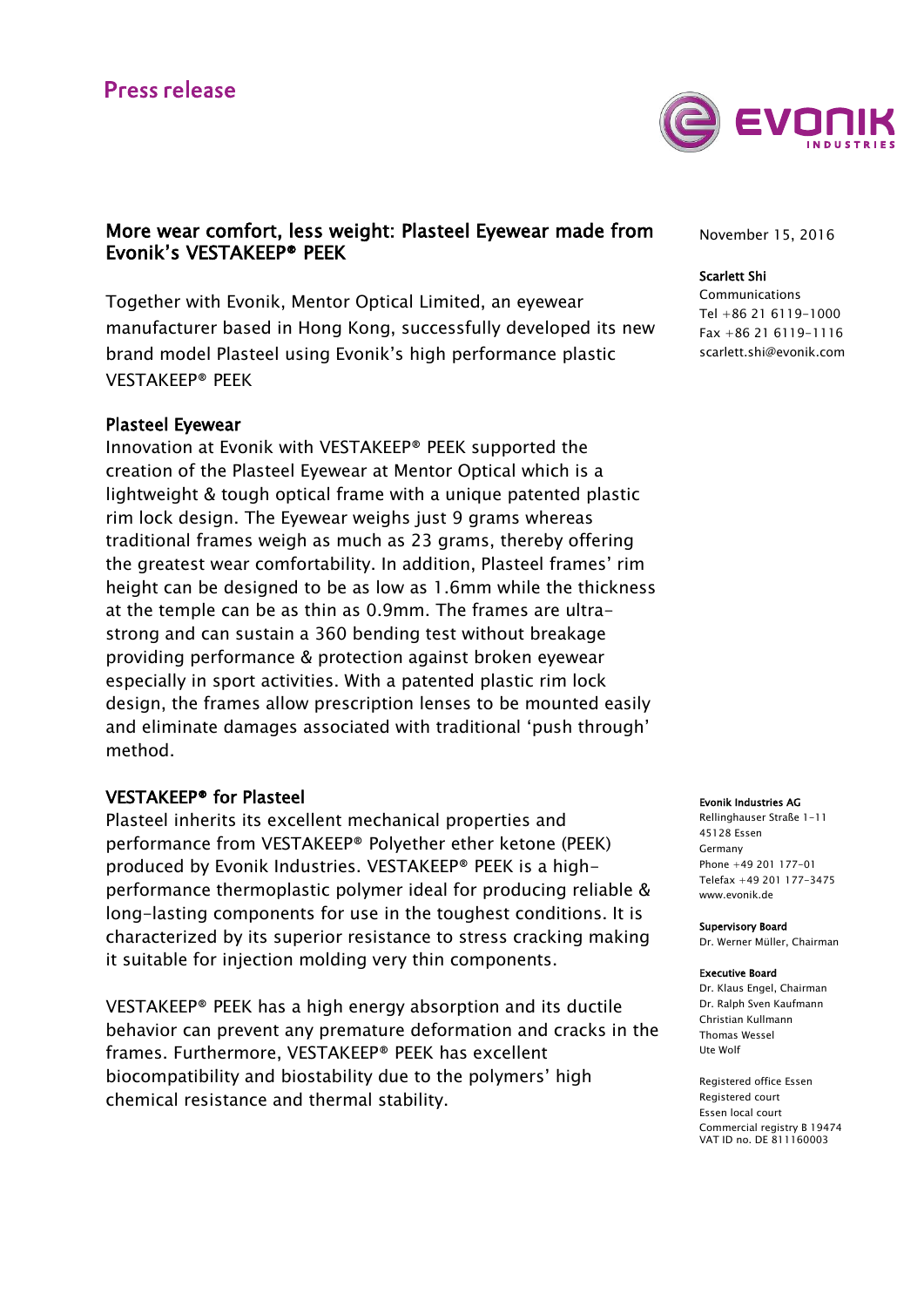

# Collaboration for success

The success of Plasteel frames is the product of a collaboration between three companies: Evonik, Mentor Optical Limited and Ngai Hing Engineering Plastic (NHEP). Evonik provided the critical material & product know-how while NHEP being the strategic distribution partner supported by offering quick local support to Mentor Optical.



Plasteel Eyewear made from Evonik's VESTAKEEP® PEEK (Source: Mentor Optical Limited)

## Company information

Evonik, the creative industrial group from Germany, is one of the world leaders in specialty chemicals. Profitable growth and a sustained increase in the value of the company form the heart of Evonik's corporate strategy. Its activities focus on the key megatrends health, nutrition, resource efficiency and globalization. Evonik benefits specifically from its innovative prowess and integrated technology platforms. Evonik is active in over 100 countries around the world. In fiscal 2015 more than 33,500 employees generated sales of around €13.5 billion and an operating profit (adjusted EBITDA) of about €2.47 billion.

Evonik Industries has been producing specialty chemical products in the Greater China region (Mainland China, Hong Kong and Taiwan) since the late 1970's; with wide-ranging trading relations already in place prior to this in the region. Evonik regards Greater China as one of the driving forces of the global economy and we consequently endeavor to grow our business in the region. The company now has around 3,000 employees in the Greater China region, the regional sales reached over €1.3 billion in 2015.